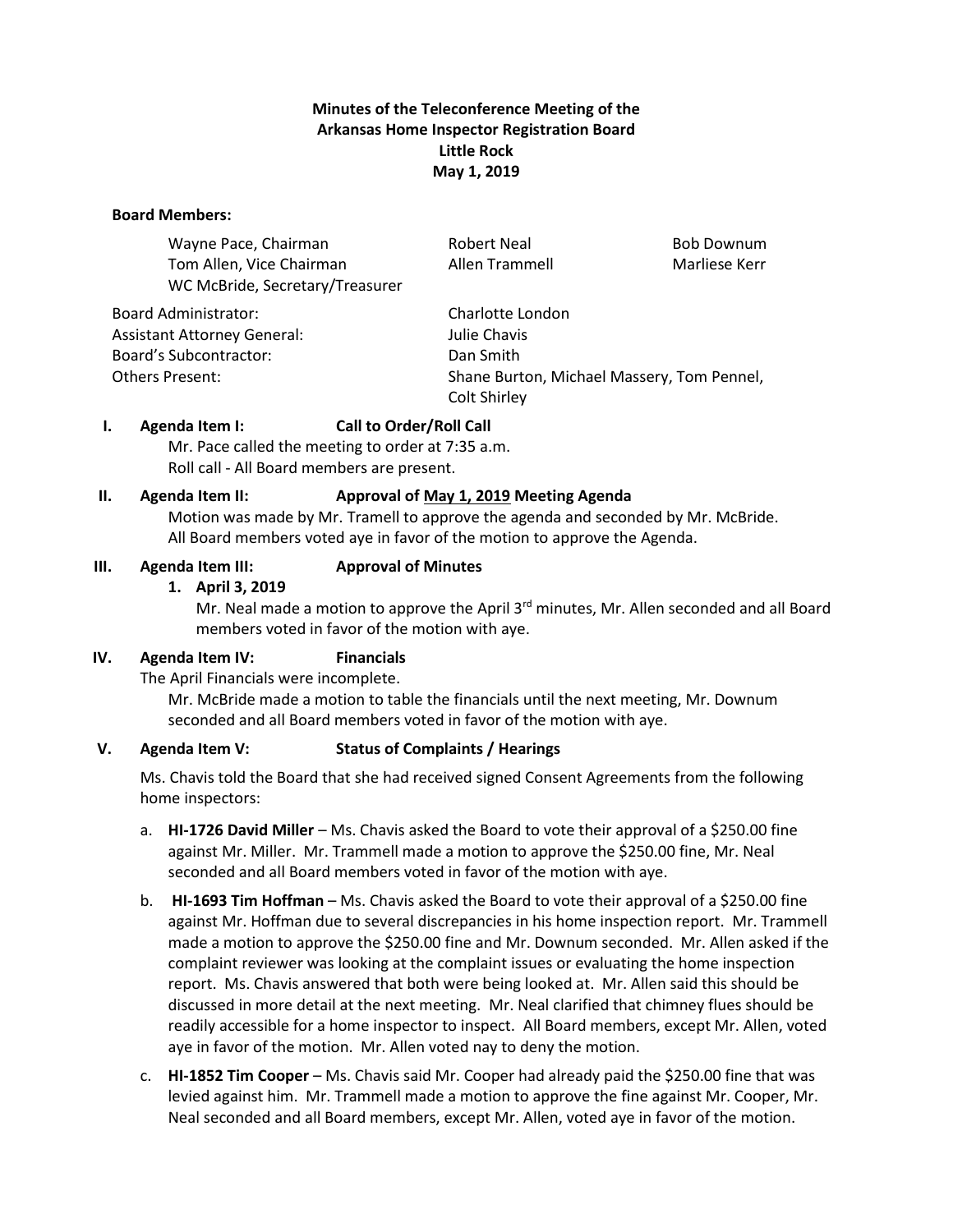Mr. Allen abstained from voting due to excessive background noise during the teleconference and the full discussion could not be heard clearly.

- d. **Johnathan Starnes vs Ted Wammack**, HI-1704 *(December 2018) Dismissal of the complaint was recommended.*
- e. **Irma Wilkerson vs Phillip Joyner, HI-1062** *(December 2018) Dismissal of the complaint was recommended.*
- f. **David Johnston vs Michael J. Smith, HI-1538** *(February 2019)* The complaint reviewer recommended a fine of \$100.00 due to Mr. Smith's miscalculation of the date that his license was valid.

# **1. OLD COMPLAINTS**

a. **Earlene Horton vs Daniel Broughton, HI-1076** – *(November 2018)* Mr. Smith recommended dismissal of the complaint.

## **2. NEW COMPLAINTS**

# **NONE**

## **VI. Agenda Item VI: Review of New Applicants / Registration Renewals**

The Board reviewed eight (8) new applicants.

- 1. John Ball
- 2. Aaron Brown
- 3. Paul Brown
- 4. Michael Massery
- 5. Richard Roberts
- 6. Colt Shirley
- 7. Richard Heath Watkins
- 8. Tom Pennel *(April Applicant)*

**Applicant #1 – John Ball** - Mr. Neal made a motion to approve the application of Mr. Ball, Mr. Trammell seconded and all Board members voted aye in favor of the motion.

**Applicant #2 – Aaron Brown** - Mr. Neal made a motion to approve the application of Mr. Aaron Brown, Mr. Downum seconded and all Board members voted aye in favor of the motion.

**Applicant #3 – Paul Brown** - Mr. Neal made a motion to approve the application of Mr. Paul Brown, Mr. Trammell seconded and all Board members voted aye in favor of the motion.

**Applicant #4 – Michael Massery** - Mr. Neal made a motion to approve the application of Mr. Massery, Mr. Trammell seconded and all Board members voted aye in favor of the motion. Ms. London told Board members that Mr. Massery had requested his previous home inspector license number from years ago. Mr. Neal said the old number could be issued for his current license.

**Applicant #5 – Richard Roberts** - Mr. Neal made a motion to approve the application of Mr. Roberts pending receipt of a clean background check from Virginia, Mr. Trammell seconded and all Board members voted aye in favor of the motion.

**Applicant #6 – Colt Shirley** - Mr. Neal made a motion to approve the application of Mr. Shirley, Mr. Trammell seconded and all Board members voted aye in favor of the motion.

**Applicant #7 – Richard Heath Watkins** - Mr. Neal made a motion to approve the application of Mr. Watkins, Mr. Trammell seconded and all Board members voted aye in favor of the motion.

**Applicant #8 – Tom Pennel** - Mr. Neal made a motion to approve Mr. Pennel and waive the background check from Louisiana if Mr. Pennel would send an email to the Board that showed that he had top secret clearance during his military service. Mr. McBride seconded and all Board members voted in favor of the motion with aye.

**Shane Burton** called in to the meeting to ask Board members for an extension to submit his application for a home inspector. He said that he needed more time to study for the exams and that